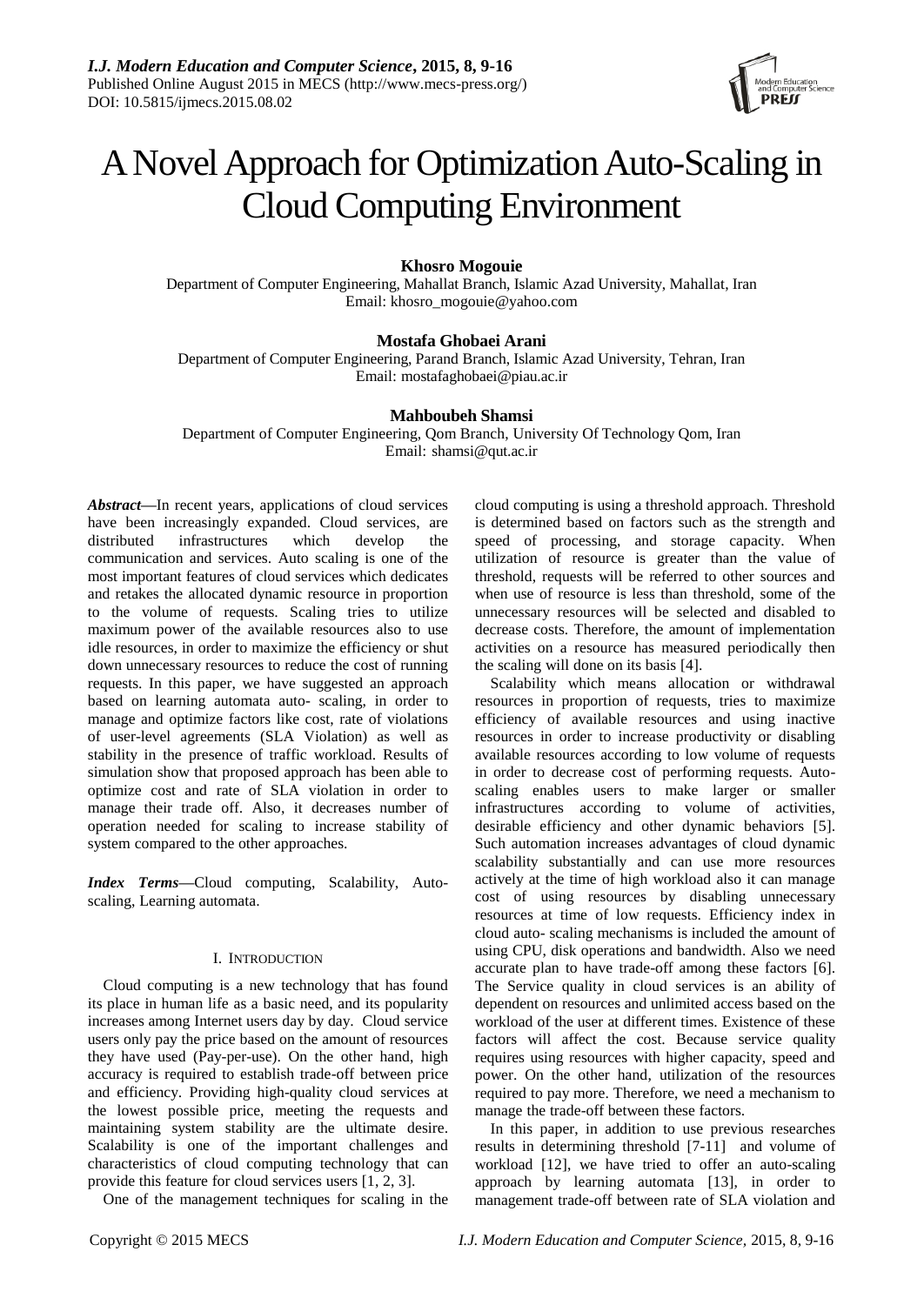cost of scalability to preserve stability in system. Learning automata is able to select the best response among many received responses from environment. Using learning automata causes to have a better management in trade-off between cost and SLA violation also enable us to have simultaneously minimum cost, reduction in SLA violation and system stability (reduction in scalability operations).

The rest of paper is organized as follows: second part is dedicated to related works. In third part, we will explain our proposed approach and in forth part we will evaluate it. Finally the last part is dedicated to conclusion and future work.

#### II. RELATED WORKS

Various researches have been accomplished in the field of auto scaling. The aim of some of them is to offer a scalability approach for a special application like server of web and others have done for optimizing the mechanism of scalability. In this part we are going to consider some of the previous researches about autoscaling.

M. Humphrey et al [6], considered auto scaling in clouds in order to dedication fast resources with minimum cost for group of independent works. Results showed efficiency of the approach in fast resource dedication but it is not recommended for situation of unequal priority and if there is needed a special level of productivity.

Menasce et al [14], presented a structure for scheduling tasks with deadlines in a heterogeneous environment. In this project, a working set (DAG), is received as input, and it is assumed that there are available a variety of services for any of sub-jobs. Decision making on the timing of the sub-jobs is done by considering its desired performance and access cost. Timing process is done by using genetic algorithm.

N.Chohan et al [15], offered sample stabilization mechanism for accelerating the implementation of tasks in the context of cloud, to reduce their expenses. Overall, this research [16], has been done with the aim of providing a cost-effective structure for cloud services (profitability for cloud service provider) within the Service Level Agreement (SLA). Note that from the perspective of the customer, cost comparison is done between costs of implementation in the context of cloud and the implementation cost in the normal situation.

Roy Nilabja et al [17], have proposed an algorithm which does not use reaction approach in order to autoscaling web resources. Rather, they have suggested a predictor solution by applying the concepts proposed by Sharif et al. [18.19], which can be used by systems that show a mixed behavior (continuous dynamic or discrete) and it has a large set with controlling limits. The base of approach is controlling principles of volume in the future that called advanced optimization. Optimal situation is calculated through repetition in a determined period of time considering current and future limits.

Trieu C.Chiue et al [20], offered an approach to auto-

scale web applications in a virtual cloud environment. The most important issue in web applications is inability to design or even to predict the number of active users. The mechanism includes a first-end load balancer, and a sub-system (to keep recording) and an intelligent control system (scaling index). Load balancer is utilizing for tracking and balance for users' requests in order to access to web services on the web servers in cloud VMs. Scaling is done according to number of active users. Results show that algorithm is able to manage high traffic meeting factors of cost and good efficiency.

Jing Qi Yang et al [21], offered cloud architecture for the purpose of auto-scaling resources based on anticipated workload. This method consists of two sub division pre-scaled and real time scaling. Also, the linear regression model has been used to predict traffic scaling is classified in three ways: self-healing scaling, scaling of source level and scaling of virtual machine level. The main idea in self-healing scaling is that two VMs will be able to operate overlapping. The purpose of anticipating the volume of work is estimation the number of service requests in a period of time. Deviation management between estimating traffic and real amount of traffic is the main issue in this approach.

### III. PROPOSED APPROACH

An efficient Scalable mechanism is able to meet the desired quality of service, also optimal cost for users, On the other hand, load balancer using appropriate distribution in system samples will be able to reduce the frequency of the system needed to be scaled up as much as possible to preserve stability of system. As mentioned before, trade-off between cost and SLA violation makes difficult to achieve such mechanism because having high quality services is required more expenses. On the other hand, cost minimization could face us with SLA Violation. We use our learning automata in our proposed approach to manage and trade-off between cost and rate of SLA violation. Following in this section firstly we describe needed scalability framework to implement proposed approach then briefly introduce the automata and finally we present our proposed algorithm.

*A. Scalability Framework*



Fig.1. Scalability Framework

Determining and using an efficient scaling approach requires to create and utilize a suitable framework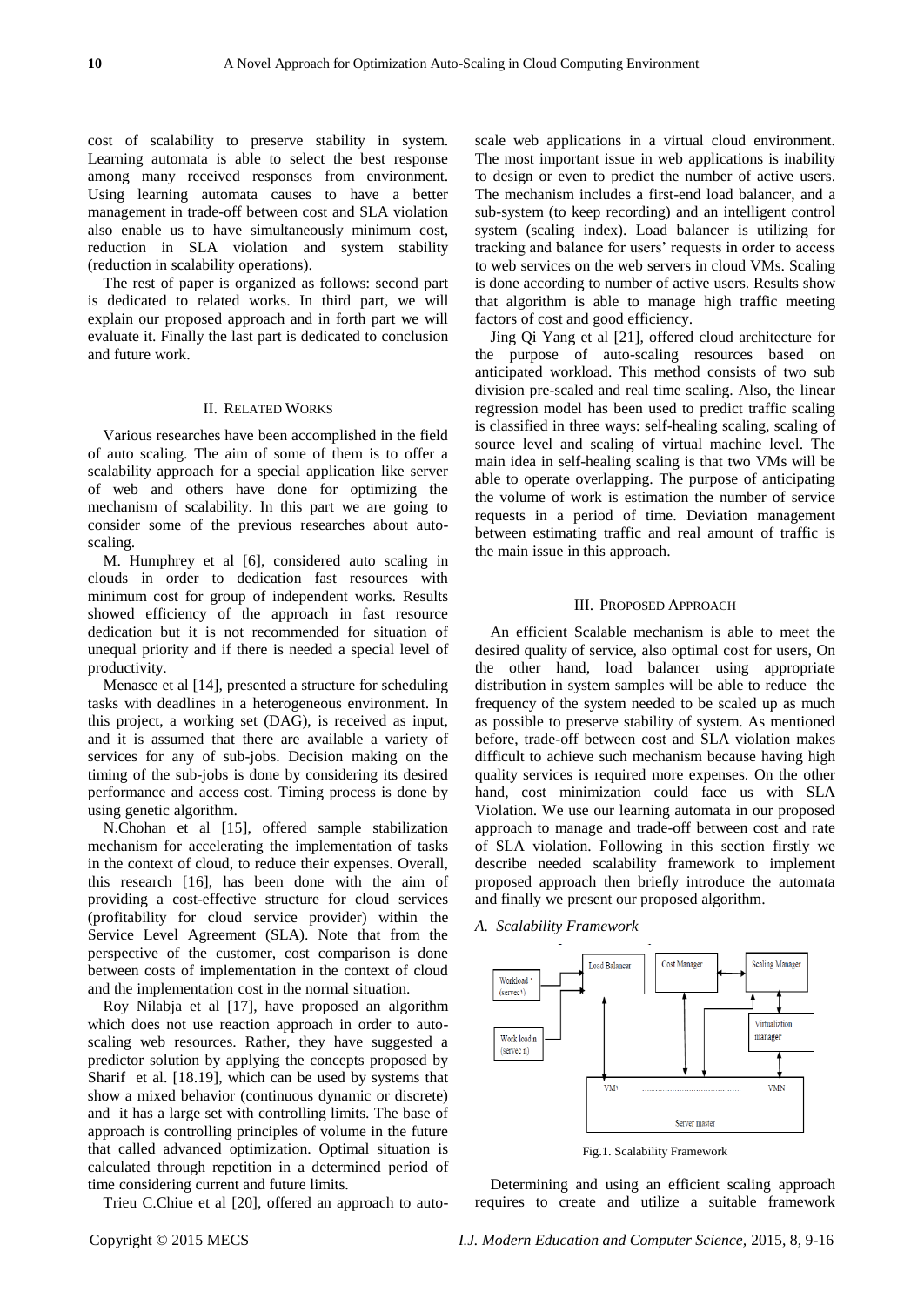included effective factors in scaling mechanism. Therefore we offer a framework then the proposed scaling approach, will be presented based on this framework. Fig.1 shows the main components of scalability framework include: Load Balancer, Scaling Manager, Cost Manager, Virtualization Manager and Server Cluster.

**Load balancer:** User requests, generated by the customer, are sent to the services through admission controller. First, admission controller filters out invalid requests then remained requests will be offered to load balancing. As there is more than one virtual machine on server cluster, quality of dynamic sending requests to the different VMs needs more precise management. So we use load balancer for this purpose. Load balancer collects information related to the various VMs conditions from Server cluster then sends requests to the suitable VM according to the information and based on load balancer strategy.

**Scaling manager:** scaling manager is the central component of the framework and its responsibility is monitoring and controlling the process of allocation resources to the requests in the clusters. The decision about time and quality of scaling is the responsibility of scaling manager. Scaling manager controls efficiency of cloud system at periodic intervals and determines strategy of scalability according to the software context. If the efficiency of system is less than the threshold value, license of releasing additional virtual machine will be issued in order to reduce the cost of scaling. Also, if the efficiency of system is more than threshold, management will issue the license of activation the virtual machine, in order to avoid additional SLA Violation.

**Virtualization manager:** resources on the clusters directly and operates the strategies offered by scalable management then adds or releases virtual resources.

**Costmanager:** cost manager is responsible to consider and select economical resources among SLA provider's resources. In fact whenever system needs to move into Scale up mode, cost manager operates optimal VM selection (simultaneous SLA and desired cost provider) according to learning automata technique. It means among the resources of SLA, instances with lowest cost will be selected during a certain number of repetitions and their probability will be raised. Also, if an instance doesn't have this situation, cost manager reduces its probability. At the end, Cost manager chooses the sample with highest probability and introduces it to scalable management for scaling up. Also at the time of scale down, above operations will be done to select the active instance with the highest cost to decrease the expenses of scalability, only difference is that firstly selection has been done among active instances and secondly at the end, the instance with highest penalty (lowest probability) will be selected and introduced to the scalability management to make it idle (Scale down).

**Server Cluster:** as you can see in Fig.1, server cluster consists of a pool of VMs which have been used based on traffic and in order to offer services to the users to provide efficiency factors. In this paper, in order to ease the task, we have considered a separate virtual machine for any particular services.

#### *B. Learning Automata*

Learning algorithms struggle to improve their performance and features toward a special aim by knowing related environmental situations. [22,23]. Learning automata is kind of such algorithms which try to change its conditions probabilities, based upon responses come from surrounding then it shows special reaction in any conditions. Learning automata [24] is an abstract thing with limited actions. A learning automata's performance is in a manner that it selects one of its actions among set of its actions and applies it to the environment. Then the mentioned action will be evaluated by a random environment and automata select its next action based on response of environment. The method which automata use it for selecting next action will be determined according to the used learning algorithm. Along the process automata learns how to select optimal action. Environment includes all internal and external conditions which affect automata. Generally it is possible to present environment as a set:

 $E = \{\alpha, \beta, c\}$  in which  $\alpha$  is set of inputs,  $\beta$  is set of outputs and c is environment penalties. Fig.2, shows relationship between learning automata and environment.



Fig.2. Relationship between Learning Automata and Environments

 $\alpha$  is the number of actions automata is able to do,  $\beta$  is output of environment which differs according to the model and kind of environment Various models defined for probable environments are divided to 3 groups: P-Model, Q-Model and S-Model. In Q-model, environment outputs are discrete values of zero and one and in Smodel output is always a constant value between zero and one. In this paper, we use P-Model. In this model  $\beta$ might be one of the two values of zero or one. Zero means desirable action and the probability of an action increases while probability of other actions decreases. One means undesirable action and probability of current action decreases and probability of other actions increase so that after receiving amount of one from environment, automata change the action. C is the set of probability of penalties for actions of automata which defines as follow:

$$
c_i = \text{Prob}[\beta(i) = 1 | \alpha(i) = \alpha_i], i = 1, 2, \dots, r \tag{1}
$$

These values change over the time. Values of ci often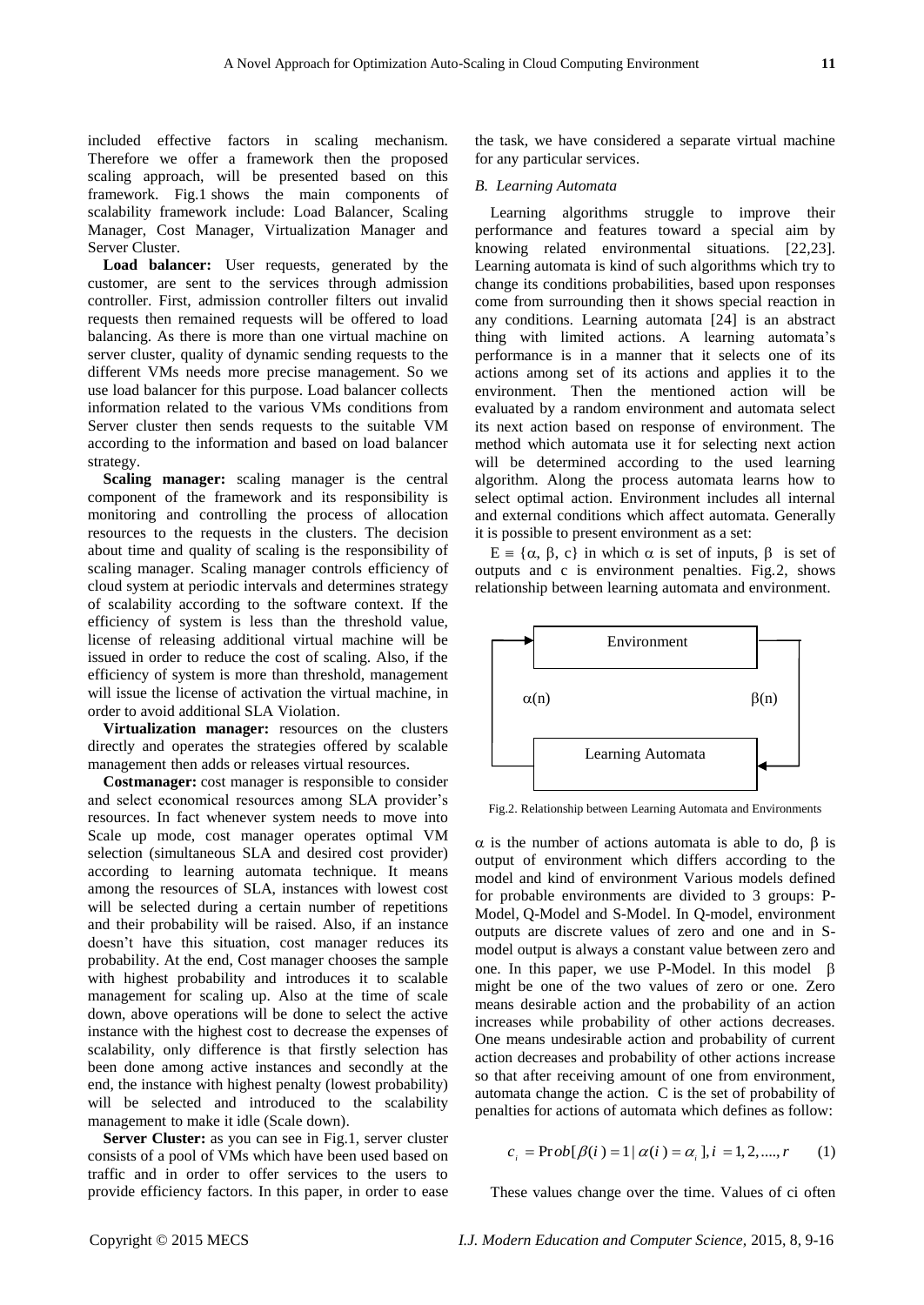are not clear and knowing them means thorough understanding of the potential environment that is not possible in most applications. Learning automata tries to know these values. In our sample environment will operate n times in any action:

- New input load (a) enters in environment.
- Includes reward and penalty comes from environment.
- Probability vector is as  $P = \{0.5, 0.5\}.$

According to automata operation, higher penalty in non-optimized sample, lower the chance of its selection so it can assure us of selection an optimum sample

If n repetition selects  $a_i$  so that we have in  $(n +1)$ repetition:

Received a favorable response:

$$
p_i(n+1) = p_i(n) + a[1 - p_i(n)]
$$
 (2)

$$
p_j(n+1) = (1-a)p_j(n) \; \forall j \; j \neq i
$$
 (3)

Received an unfavorable response:

$$
p_i(n+1) = (1-b)p_i(n)
$$
 (4)

$$
p_j(n+1) = \frac{b}{r-1} + (1-b)p_j(n) \ \forall j \ j \neq i \tag{5}
$$

# *C. Proposed Algorithm*

Proposed algorithm includes 3 sub-algorithms. First algorithm is responsible to manage scalability process. The process includes monitoring and measuring the system efficiency in order to perform scalability. Second algorithm is responsible to select optimum samples then introducing it to the scalable management at the time of activation a new sample (high scale). Finally, the third algorithm is responsible to select suitable sample at the time of deactivation operating samples (low scale) in order to saving cost of scalability.

| Algorithm 1: Scalability management                               |
|-------------------------------------------------------------------|
| Begin                                                             |
| While (the system is running and in the beginning of an interval) |
| For (every $S_{\perp}$ in the cloud)                              |
| Monitor $u_{\mu}(t)$                                              |
| If $(u_{i}^{\dagger},(t))>u_{\text{upper-threshold}}$             |
| Execute VM-level cost-aware scaling up                            |
| If $(u_{i}^{\dagger}(t) < u_{lower-threshold}^{\dagger})$         |
| Execute VM-level cost-aware scaling down                          |
| End                                                               |

Generally, the process works as an algorithm (Algorithm.1), measures efficiency of active virtual machines at the time of starting any period of time and periodically at the time of working then compares them with high and low thresholds. If the measured value is higher than threshold, algorithm calls scale up to increase

VMs. Otherwise, if the measured value is lower than the threshold, algorithm will call scale down to decrease VMs. If there is none of these situations, cloud will stay in a stable condition.

In the Scale up, firstly rate of SLA Violation is calculated because the amount of service requests has been increased more than the service capacity. Service capacity is specified according to the MIPS processor virtual machines of that service. Then requested amount of mentioned service– faced with lack of resources, will be calculated to meet the requests of service adding more virtual machines (Algorithm.2).

| Algorithm2: Cost-aware scaling up at t th interval     |
|--------------------------------------------------------|
| Begin                                                  |
| Calculate SLA Violation                                |
| Calculate shortage Request                             |
| While (shortage Request is not empty)                  |
| For (every VM in VM List)                              |
| If (VM is suitable for shortage Request)               |
| Give reward to VM based on its cost                    |
| // cheapest VM has most reward                         |
| else                                                   |
| Give penalty to VM based on its cost                   |
| $\frac{1}{2}$ expensive VM has most penalty            |
| Calculate chance (reward, penalty)                     |
| Cheapest $VM \leftarrow$ Select VM with biggest chance |
| // biggest chance is equal to cheapest VM              |
| <b>Add Cheapest VM</b>                                 |
| End                                                    |

When the capacity of cloud service is more than issued requests of users, scalable management will issue allowance for scale down to shut down additional VMs in order to save costs of scaling (Algorithm.3). Our criteria for determining the on removal of virtual machines is that servers still have the ability to respond to users requests after deleting the virtual machine.

| Algorithm 3: Cost-aware scaling down at t th interval   |
|---------------------------------------------------------|
| Begin                                                   |
| Calculate extra Request                                 |
| While (extra Request is not empty)                      |
| For (every VM in $S_{\text{max}}$ )                     |
| If (VM can be removed)                                  |
| Give penalty to VM based on its cost                    |
| // expensive VM has most penalty                        |
| Else                                                    |
| Give reward to VM based on its cost                     |
| // cheapest VM has most reward                          |
| Calculate chance (reward, penalty)                      |
| Expensive $VM \leftarrow$ Select VM with biggest chance |
| // biggest chance is equal to expensive VM              |
| Remove Expensive VM                                     |
| End                                                     |

#### V. PERFORMANCE EVALUATION

We are going to evaluate our proposed approach based on 3 criteria included cost, SLA violation and number of scaling. We have used Cloudsim [25] to simulate the proposed approach. We will use 4 kinds of VMs (Table 1) based on Amazon company VMs in simulation tests. Regarding variety in the existed services in cloud, we have performed four various kinds of services and we have not focused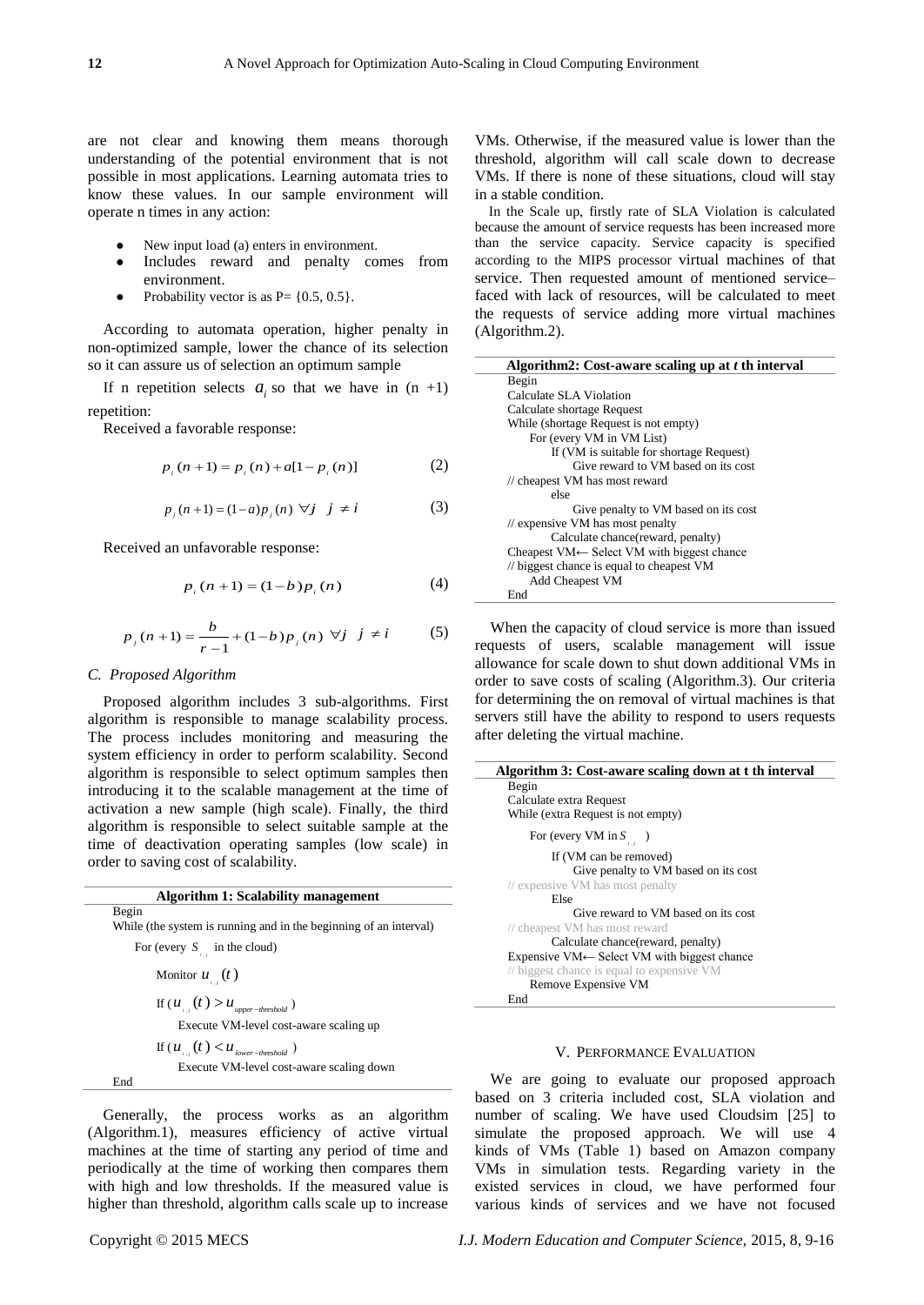on a special service or program so that services are independent of program. The service combines all heterogeneous applications such as HPC, Web and more. The workload of the system has been modeled based on the normal distribution to make it closer to the real world.

| Table1. VM's Information |
|--------------------------|
|                          |

| <b>VM</b> type | <b>MIPS</b><br>(CPU) | Core | <b>RAM</b><br>(MB) | Price (cent) |
|----------------|----------------------|------|--------------------|--------------|
| Micro          | 500                  |      | 633                | 0.026        |
| Small          | 1,000                |      | 1,700              | 0.070        |
| Extra          | 2.000                |      | 3.750              | 0.280        |
| Large          |                      |      |                    |              |
| High-          | 2,500                |      | 850                | 0.560        |
| CPU            |                      |      |                    |              |
| Medium         |                      |      |                    |              |

Scaling is operated in a 24-hour period (288 \* 5-minute intervals) on four different services. We considered low threshold value of 0.2 and high threshold value as 0.8 in the simulation which have been used for comparing efficiency of active VMs in system. Also, we use the probability  $P_i$  of an initial value of 0.5 and the probability

 $P_j$  initial value 0.5 in order to determine the level of

chance, and penalty for samples of cloud. We have tried in selection periods of time to prevent from operational overhead and scarcity so that we have considered an average period of time.

We have compared our proposed approach to the two approaches, cost-aware scaling [26] and random scaling virtual machines in the cloud computing environment to evaluate our approach. Cost-aware policy is a simple and non-learning method which decreasing cost of services is its scaling priority. Also in the random policy, there is no management on virtual machines expenses. In other words, in the Scale down and Scale up operations, adding or decreasing VMs is done randomly. We evaluate our proposed approach based on 3 criteria included cost, the number of scaling (adding or deleting VMs) and rate of SLA violation.

**Cost:** The estimated cost of the cloud service is based on the amount of working hours. The users (cloud user), depending on the speed, power and capacity of demanded resource (CPU, memory, or disk...) and also the period of acquisition (minimum of acquisition time is one hour) of resource should pay the cost. Naturally, our costs will be lower when we use the resource with lower speed and capacity, in shorter time. Perhaps this attitude optimizes your costs, but it should be noted that other factors of quality of service, will be affected. Therefore, in order to achieve high quality service, we have to bear increasing costs.

**The number of scaling (system stability):** One of the issues that impact largely the dynamic scaling is the number of removed or added virtual machines. This firstly causes to accelerate responding in the computing environment and on the other hand the number of these processes plays an important role in estimation of provider's expenses. So, lower number of scaling means lower cost and higher speed in responses. Finally we will have a stable system with minimum cost.

**SLA Violation:** SLA Violation occurs when a provider fails to meet predefined criteria (Service Level Objectives (SLO)) in the SLA for the users. The number of all missed deadlines, lack of MIPS guarantee agreement, not guaranteed bandwidth agreement, the number of requests rejected due to lack of supply at peak times and so on, are examples of violation of the SLA.

We consider three scenarios to evaluate the proposed approach. In the first scenario we investigate three scaling policies in a cloud environment based on the assumptions (Table1) in terms of costs. In the second scenario we compare our scaling mechanism in terms of system stability (frequency of scaling) in a simulated environment with the characteristics mentioned above, to the Cost-aware and random methods and finally in the last scenario we compare all three methods in equal surrounding and situations in term of SLA violation.

## *A. First Scenario*

In the first scenario, we discuss cost of proposed approach against two other approaches. Cost is one important factor for user. The user is trying to run his/her request with the lowest possible cost. In Fig. 3, results of simulation have been offered according to the cost of scaling for all three compared approaches for 4 existed services in 24 hours. As you can see random approach has the worst result in scaling 4 mentioned services regarding to its greedy nature of performance as this approach selects its choice on the basis of current needs without regarding cost parameters whenever it needs to perform the scaling. Cost- aware non-automata approach has better results than the random approach in response to all requests. However it is obvious cost-aware approach based on learning automata can decrease costs of scaling substantially. Our proposed approach can be more successful in decreasing scaling expenses in considered services using reward and penalty technique.



Fig.3. Comparing Cost of Different Approaches



Fig.4. Comparing Overall Cost of Different Approaches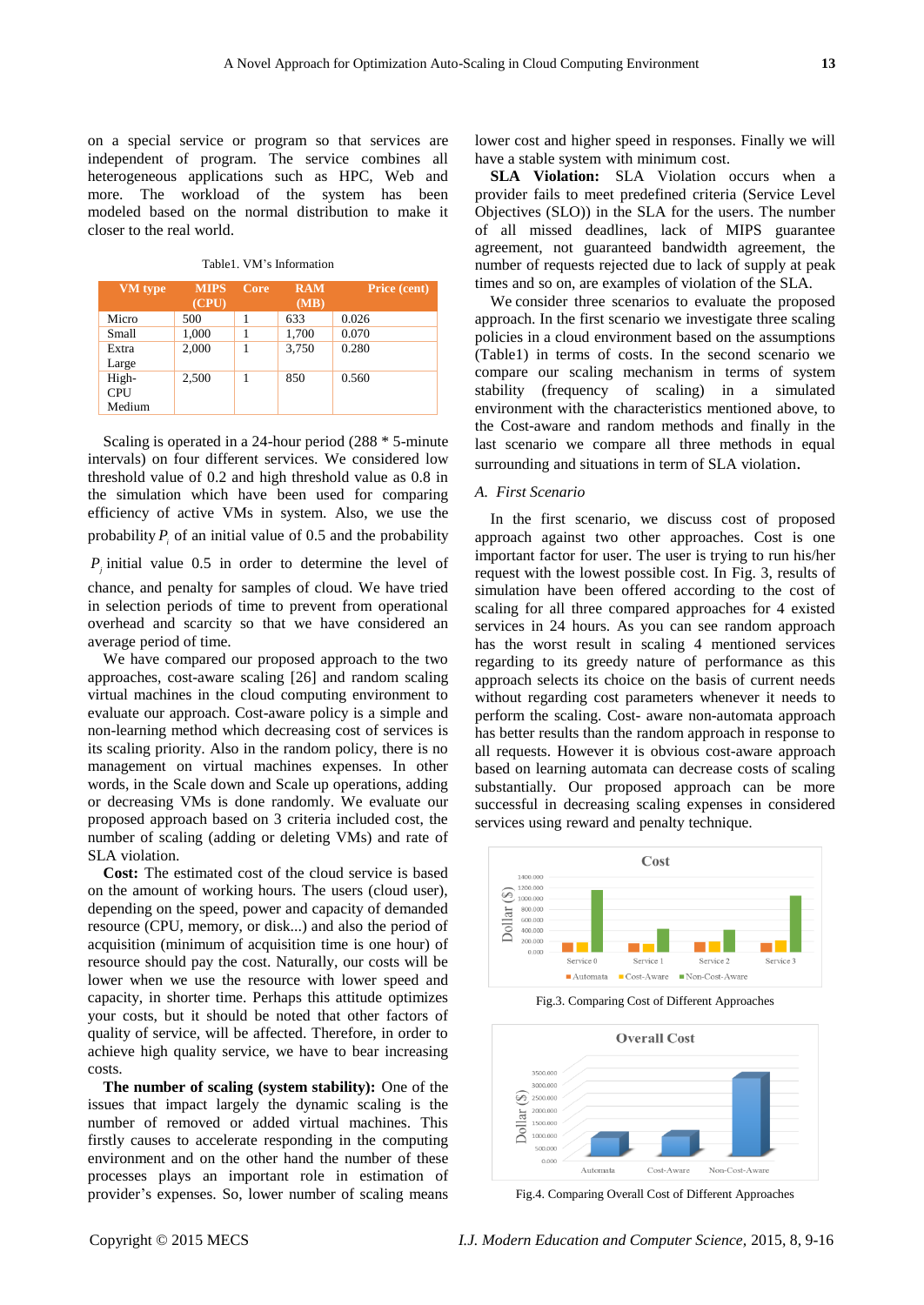In Fig.4, we have compared general cost of applying three approaches. According to the results of the comparison, our proposed approach has been able to improve scaling costs up to 85% compared to random approach and 20 percent compared to cost-aware approach,

# *B. Second Scenario*

In the second scenario, we evaluate the number of scaling for proposed approach against the other two approaches described above. Previously stated VMs deletion or addition is done based upon violation of threshold values. The number of scaling which indicates the system is balanced or not, also can impose operational overhead and cost to system. So that suitable management for the criteria and choosing suitable threshold values can help the scaling approach to access highest response speed and lowest cost resulted decreasing rate of SLA violation. In Fig.5, the results of simulation have been represented for three approaches compared to 4 per day based on the number of scaling for each approach in the cloud. According to the results, the number of scalability is changing continually in random approach in response to the various requests therefore system doesn't have suitable stability. On the other hand these values are approximately equal in our approach and Cost-aware approach so we can say that system stability has been partly preserved.



Fig.5. Comparing of the Scaling Number Different Approaches

Fig.6 shows general results of simulation the number of scaling in three scaling approaches. Accordingly, our proposed approach and cost-aware method have almost the same performance and better than random approach. So the system is more stable than random sampling.



Fig.6. Comparing of Overall Scaling Number of Different Approaches

# *C. Third Scenario*

In the third scenario, we try to the evaluate criteria of SLA violation rate for the proposed approach compared to the other two approaches described above. The rate of SLA violation will be the least, when qualitative

attributes will be provided such as //resource availability, high throughput and low respond time. In fact, when we will be able to keep the quality of the service at the optimal rate, the rate of SLA Violation for proposed approach will remain low; otherwise the amount will be increased. Increase of SLA Violation, indicates that quality service desired by user has not been met. In Fig.7, the results of the comparing values of SLA Violation have been shown for three compared approaches for 4 services in the cloud during 24 hours. It is obvious on the results of simulation the worst performance in SLA violation is in cost- aware approach. To reduce SLA violation, we should use instances with higher speed and power, and we should pay more for such services. Costaware approach has been encountered problems in SLA violation because lowest cost is its preference in selecting an operational sample to respond any kind of requests. Random approach in compare to other approaches has been able to improve its SLA violation because of paying high costs. Therefore none of two approaches (Costaware and random) have been able to manage trade-off between cost and rate of SLA violation. While our proposed approach used learning automata has been able to manage the trade-off. It means responding the requests of user with the lowest rate of SLA violation and the minimum possible cost.



Fig.7. Comparing rates SLA Violation of Scaling Approaches

In the Fig.8, the overall results of the simulation of three scaling approaches have been shown. Accordingly, in general our proposed method, compared to other methods, has been able to optimize rate of SLA violation for all services requested by user during the simulation. The optimal results of our approach are outcome of successful management the trade-off between cost and rate of SLA Violation.



Fig.8. Comparing Overall SLA Violation of Different Approaches

# VI. CONCLUSION AND FUTURE WORK

Cloud services are distributed infrastructure which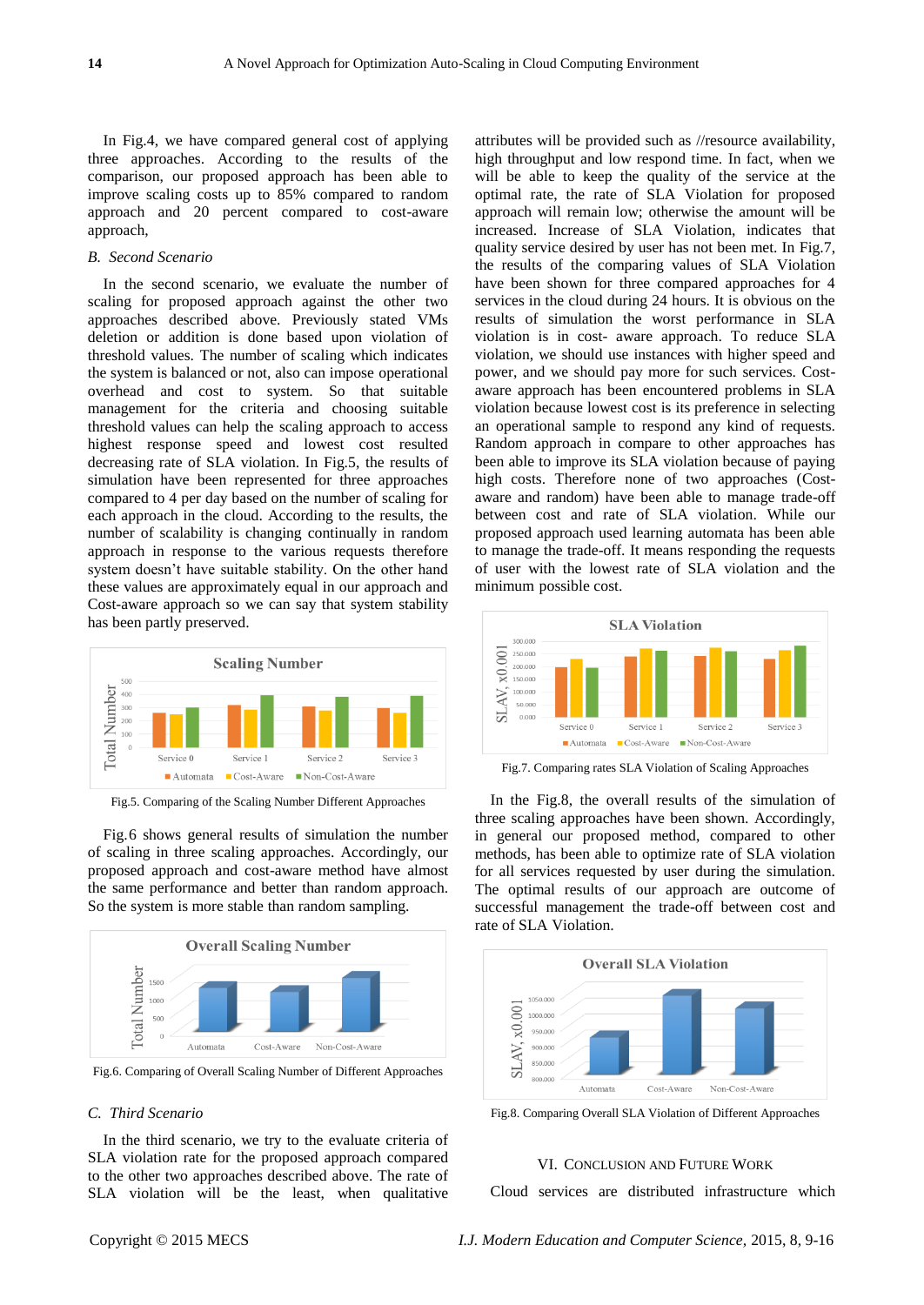develops services and communications. Scaling as one of the most important features of cloud computing, tries to allocate and pay back resources based on the requirements. Generally, we expect an efficient scaling mechanism will guarantee the quality of cloud services by the minimum cost. Important factors that have examined in the proposed approach are: the rate of SLA Violation, the cost of scaling and frequency of scaling. Using optimized virtual resources causes to decrease cost of a cloud service. On the other hand, efficiency improvement will be provided by using appropriate resources fixed by requests which cause to have higher costs. The frequency of scaling is a criterion to measure stability of system at the time or responding to the requests specifically at the peak of traffic. Quality assurance of a cloud service is dependent to meet the user service level agreement (SLA). In conclusion, we have trade-off between performance measures in our approach. Based on the evaluation results, the proposed scaling approach which has been offered based on learning automata can manage the trade-off between factors of SLA Violation and costs. The main objective of our Scalable oriented approach is management between two key benchmark including rate of SLA Violation, and cost. It is proposed as future work, to consider automatic scaling based on the automata can with respect to the deadlines. It should be noted that the deadline is applicable only for works in which the performance means efficiency not their catastrophic results. You can also use automatically scaling based on automata for Data intensive applications.

#### **REFERENCES**

- [1] Anandhi, R. and K. Chitra. "A challenge in improving the consistency of transactions in cloud databasesscalability." International Journal of Computer Applications 52, no. 2 (2012): 12-14.
- [2] Afife Fereydooni, Mostafa Ghobaei Arani and Mahboubeh Shamsi "EDLT: An Extended DLT to Enhance Load Balancing in Cloud Computing." *International Journal of Computer Applications* 108(7):6-11, December 2014.
- [3] Md. Imran Alam, Manjusha Pandey, Siddharth S Rautaray,"A Comprehensive Survey on Cloud Computing", IJITCS, vol.7, no.2, pp.68-79, 2015. DOI: 10.5815/ijitcs.2015.02.09.
- [4] Vaquero, Luis M., Luis Rodero-Merino and Rajkumar Buyya. "Dynamically scaling applications in the cloud." ACM SIGCOMM Computer Communication Review 41, no. 1 (2011): 45-52.
- [5] Mao, Ming, Jie Li and Marty Humphrey. "Cloud autoscaling with deadline and budget constraints." In Grid Computing (GRID), 2010 11th IEEE/ACM International Conference on, pp. 41-48. IEEE, 2010.
- [6] Mao.Ming and Marty Humphrey. "Auto-scaling to minimize cost and meet application deadlines in cloud workflows." In Proceedings of 2011 International Conference for High Performance Computing, Networking, Storage and Analysis, p. 49. ACM, 2011.
- [7] Monireh Fallah, Mostafa Ghobaei Arani and Mehrdad Maeen. "NASLA: Novel Auto Scaling Approach based on Learning Automata for Web Application in Cloud Computing Environment." *International Journal of*

*Computer Applications* 113(2):18-23, March 2015.

- [8] Monireh Fallah, Mostafa Ghobaei Arani "ASTAW: Auto-Scaling Threshold-based Approach for Web Application in Cloud Computing Environment." International Journal of u- and e- Service, Science and Technology (IJUNESST),Vol.8, No.3, pp.221-230, 2015.
- [9] Hasan Masum Z., Edgar Magana, Alexander Clemm, Lew Tucker and Sree Lakshmi D. Gudreddi. "Integrated and autonomic cloud resource scaling." InNetwork Operations and Management Symposium (NOMS)، 2012 IEEE، pp. 1327-1334.
- [10] Han Rui, Li Guo, Moustafa M. Ghanem and YikeGuo. "Lightweight resource scaling for cloud applications." In Cluster، Cloud and Grid Computing (CCGrid), 2012 12th IEEE/ACM International Symposium on, pp. 644-651.
- [11] Maurer Michael, Ivona Brandic and RizosSakellariou. "Enacting SLA's in clouds using rules." In Euro-Par 2011 Parallel Processing, pp. 455-466. Springer Berlin Heidelberg, 2011.
- [12] Dutreilh Xavier, Nicolas Rivierre, Aurélien Moreau Jacques Malenfant and Isis Truck. "From data center resource allocation to control theory and back." In Cloud Computing (CLOUD)، 2010 IEEE 3rd International Conference on  $\epsilon$  pp. 410-417.
- [13] Narendra, Kumpati S. and Mandayam AL Thathachar. "Learning automata: an introduction." Courier Corporation, 2012.
- [14] D. Menasc and E. Casalicchio. 2004. "A Framework for Resource Allocation in Grid Computing." In Proc. of the 12th Annual International Symposium on Modeling, Analysis, and Simulation of Computer and Telecommunications Systems, pp. 259-267, 2004.
- [15] N. Chohan, C. Castillo, M. Spreitzer, M. Steinder, A. Tantawi and C. Krintz. 2010. See Spot Run: Using Spot Instances for MapReduce Workflows. In 2nd USENIX Workshop on Hot Topics in Cloud Computing, HotCloud2010. Boston, MA. June 2010.
- [16] Y. Yazir, C. Matthews, R. Farahbod, S. Neville, etc. 2010. "Dynamic Resource Allocation in Computing Clouds using Distributed Multiple Criteria Decision Analysis." In 3rd International Conference on Cloud Computing, Miami, Florida, USA, 2010.
- [17] Ro.Nilabja, AbhishekDubey, and AniruddhaGokhale. "Efficient autoscaling in the cloud using predictive models for workload forecasting." In Cloud Computing (CLOUD), 2011 IEEE International Conference on, pp. 500-507. IEEE, 2011.
- [18] S. Abdelwahed, J. Bai, R. Su, and N. Kandasamy, "On the application of predictive control techniques for adaptive performance management of computing systems", Network and Service Management, IEEE Transactions on, vol. 6, no. 4, pp. 212 –225, dec. 2009.
- [19] S. Abdelwahed, N. Kandasamy, and S. Neema, "A controlbased framework for self-managing distributed computing systems," in WOSS '04: Proceedings of the 1st ACM SIGSOFT workshop on Self-managed systems. New York, NY, USA: ACM, 2004, pp. 3–7.
- [20] Chieu, Trieu C., Ajay Mohindra, Alexei A. Karve, and Alla Segal. "Dynamic scaling of web applications in a virtualized cloud computing environment." In e-Business Engineering, 2009. ICEBE'09. IEEE International Conference on, pp. 281-286. IEEE, 2009.
- [21] Yang, Jingqi, Chuanchang Liu, Yanlei Shang, Bo Cheng, Zexiang Mao, Chunhong Liu, LishaNiu, and Junliang Chen. "A cost-aware auto-scaling approach using the workload prediction in service clouds." Information Systems Frontiers 16, no. 1 (2014): 7-18.